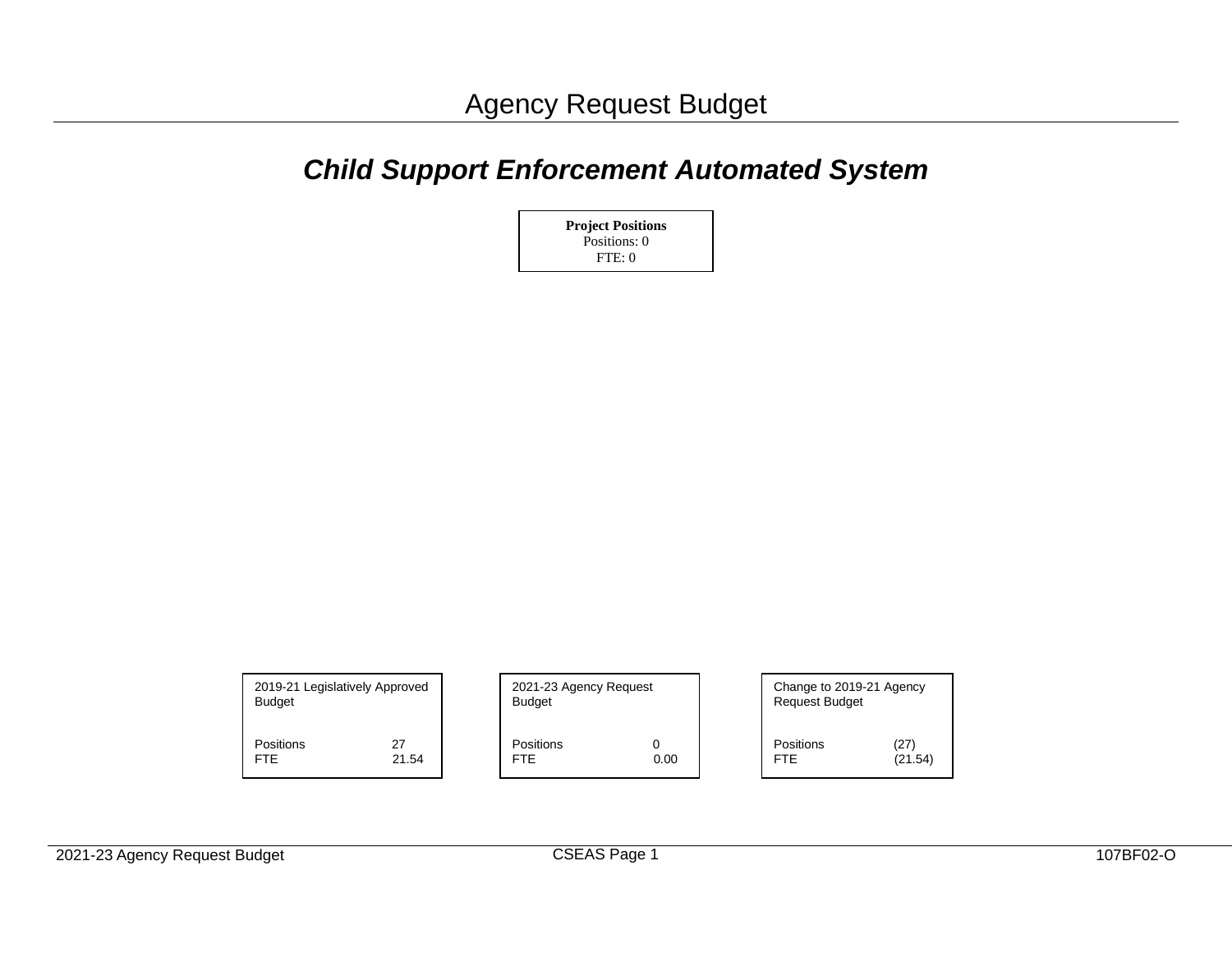## Agency Request Budget



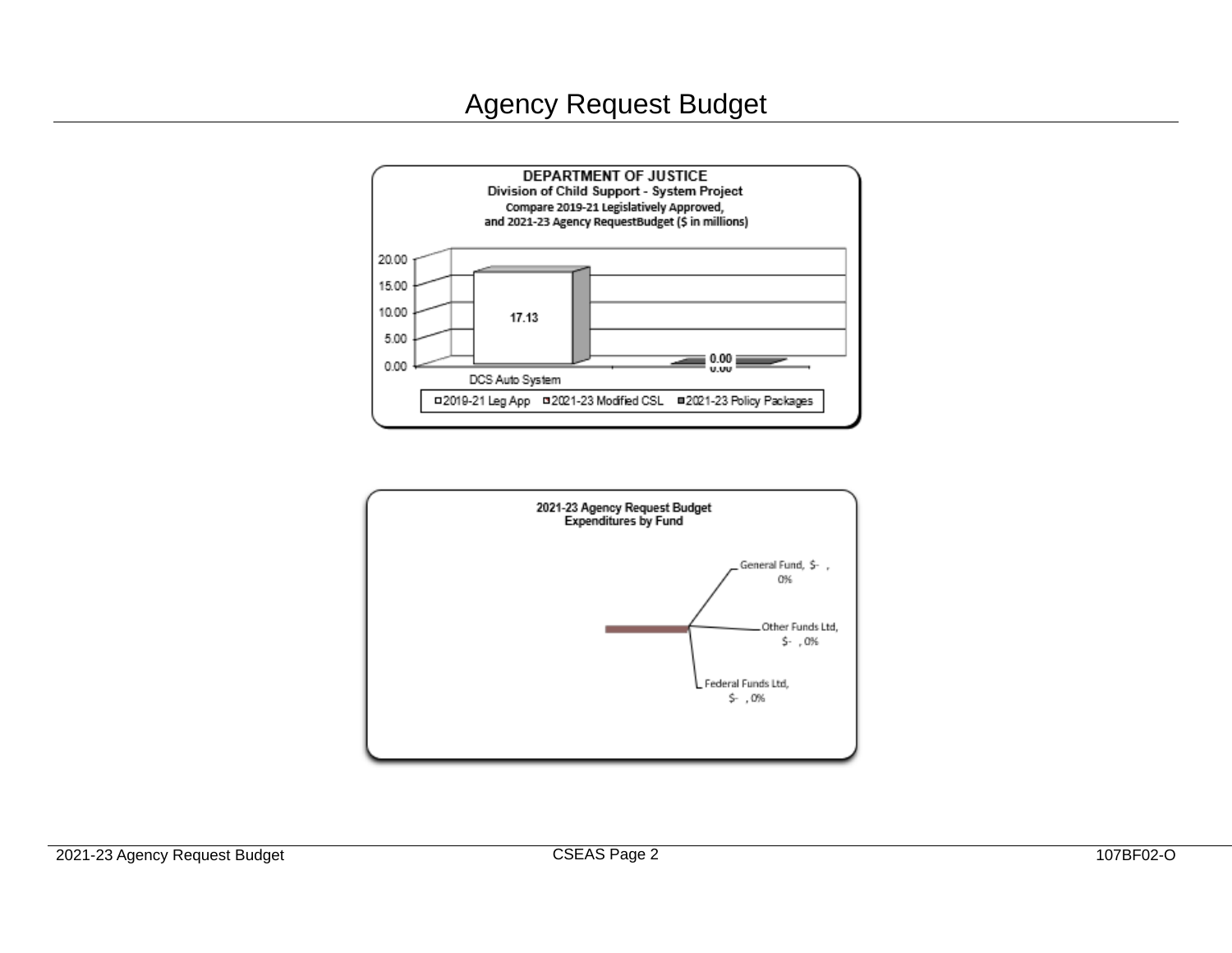# **Executive Summary**

**Primary Outcome Area:** Healthy, Safe Oregonians **Secondary Outcome Are**a**:** Excellence in State Government **Tertiary Outcome Area:** A Thriving Statewide Economy **Program Contact:** Kate Cooper Richardson, Director 503.947.4357 / Karen Coleman, Project Executive 971.915.5175



\* Chart includes Debt Service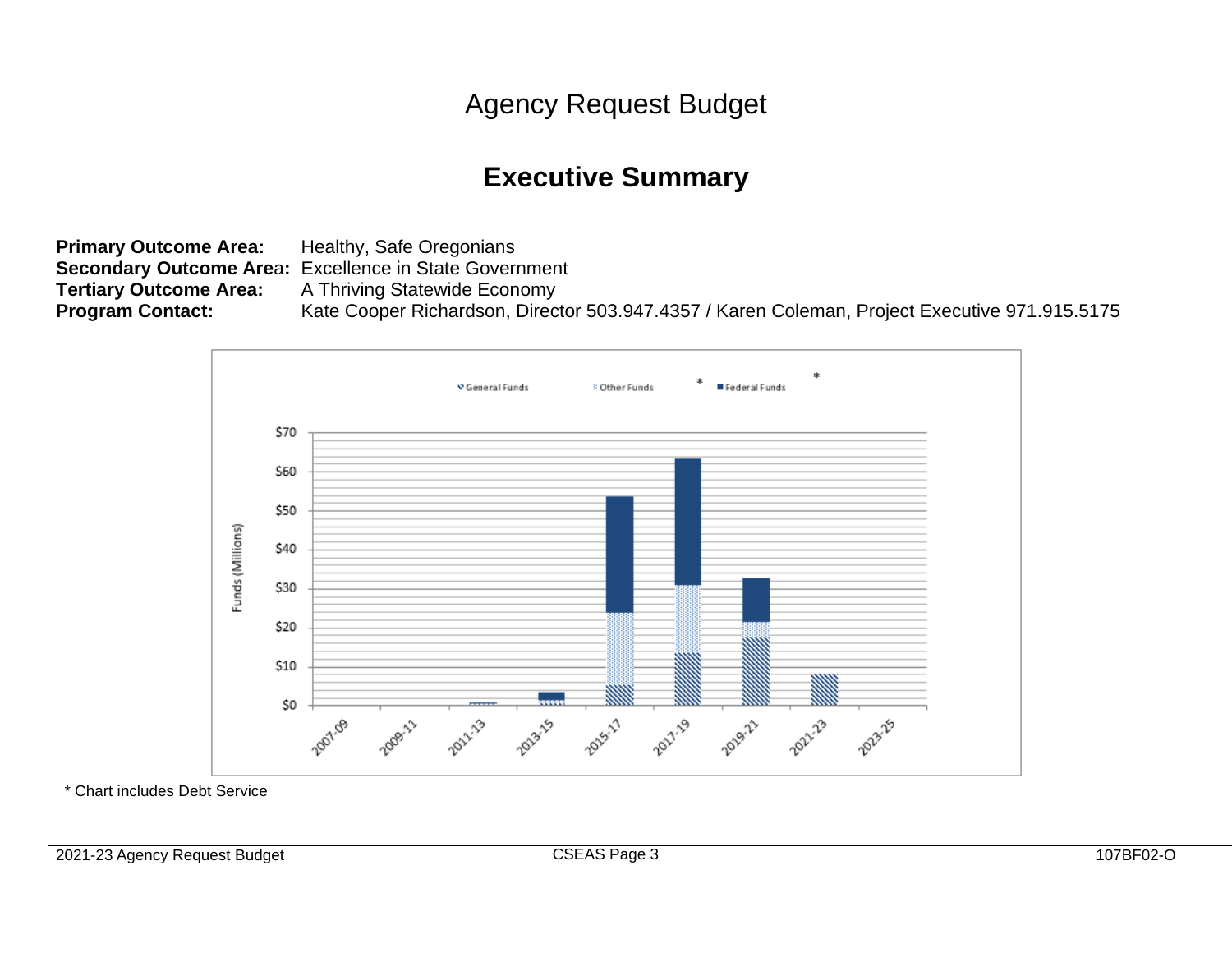#### **Program Overview**

This purpose of the project was to develop a new automated system for the Oregon Child Support Program. The project is complete as of April 2021. This federally mandated and certified system (now known as Origin) functions as a case management system, an accounting and distribution system, and a data exchange system that interfaces with multiple agencies within Oregon and across the United States.

#### **Enabling Legislation/Program Authorization**

Title IV-D of the Social Security Act (42 USC 651 *et seq*) and ORS 180.345 provide authority to the Department of Justice to administer child support services in Oregon. Federally mandated requirements for operating and maintaining a child support program system are in a State Plan required by 45 CFR 302. ORS Chapters 286A.820 through 286A.826 provides the authority and guidance for the use of XI-Q bond funds for this project.

#### **Funding Streams**

The project was largely funded by leveraged federal funds, with Other Funds providing the balance. The federal government matches each expended state-funded dollar with two federal dollars. The Other Funds for the project consist mainly of Article XI-Q bonds, as well as a small amount of program income diverted from the program's operating budget for the state portion of non-bondable project expenditures.

#### **Significant Proposed Program Changes from 2019-21**

There are no significant proposed changes to the project from 2019-21. The Agency Request Budget reflects the completion of the project. The decrease in FTE is due to the project's conclusion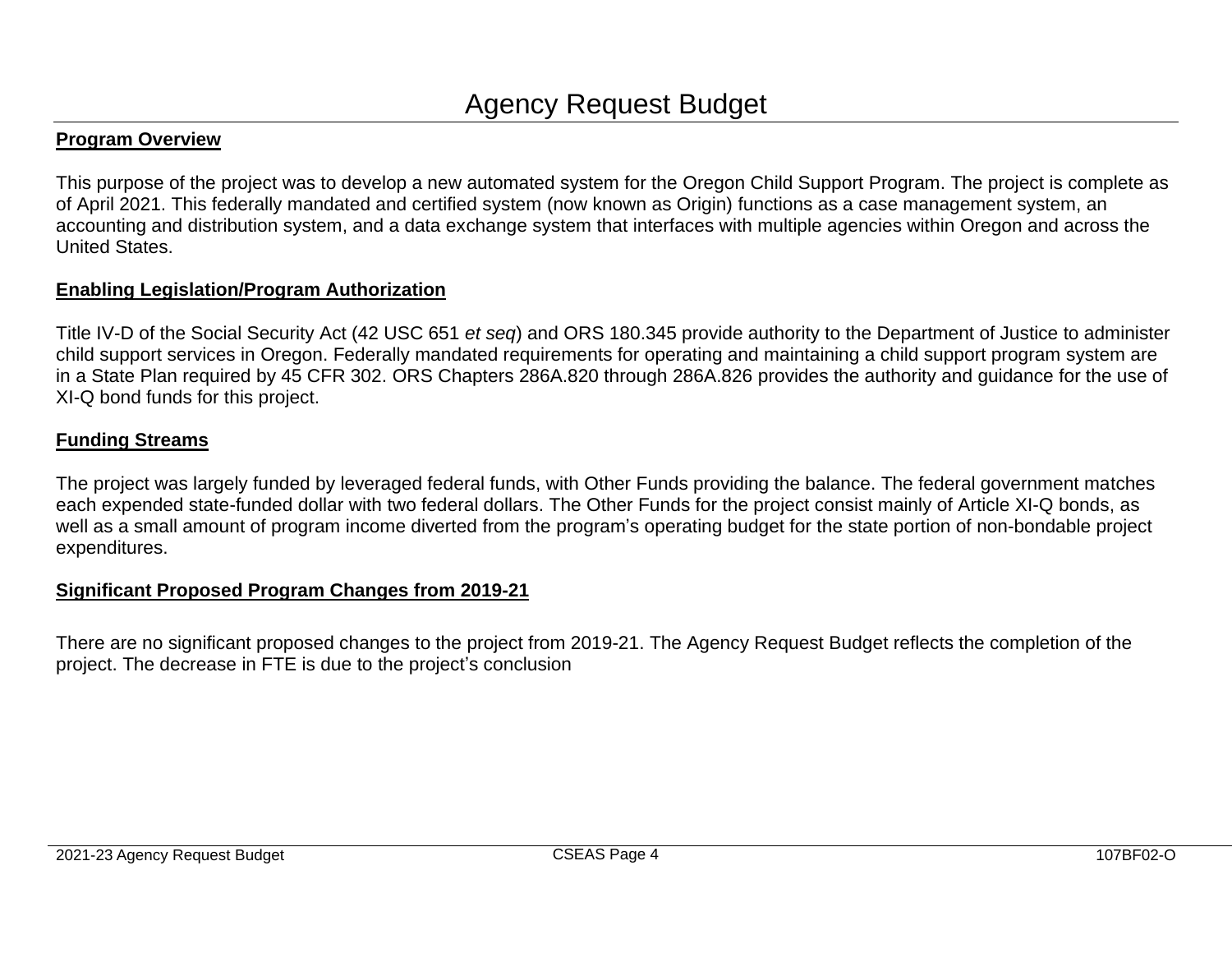## **Child Support Enforcement Automated System**

## **022 – Phase-Outs**

**Purpose:** This package phases out all service and supply costs associated with the Child Support Enforcement Automated System Project. The project is complete as of April 2021.

**How Achieved:** Abolished expenditures.

| <b>Revenue Source:</b> (\$1,334,325) General Fund |                           |                                   |
|---------------------------------------------------|---------------------------|-----------------------------------|
|                                                   |                           | (\$2,664,311) Other Funds Limited |
|                                                   |                           | (\$7,774,869) Federal Funds       |
|                                                   | (\$11,773,505) Total Fund |                                   |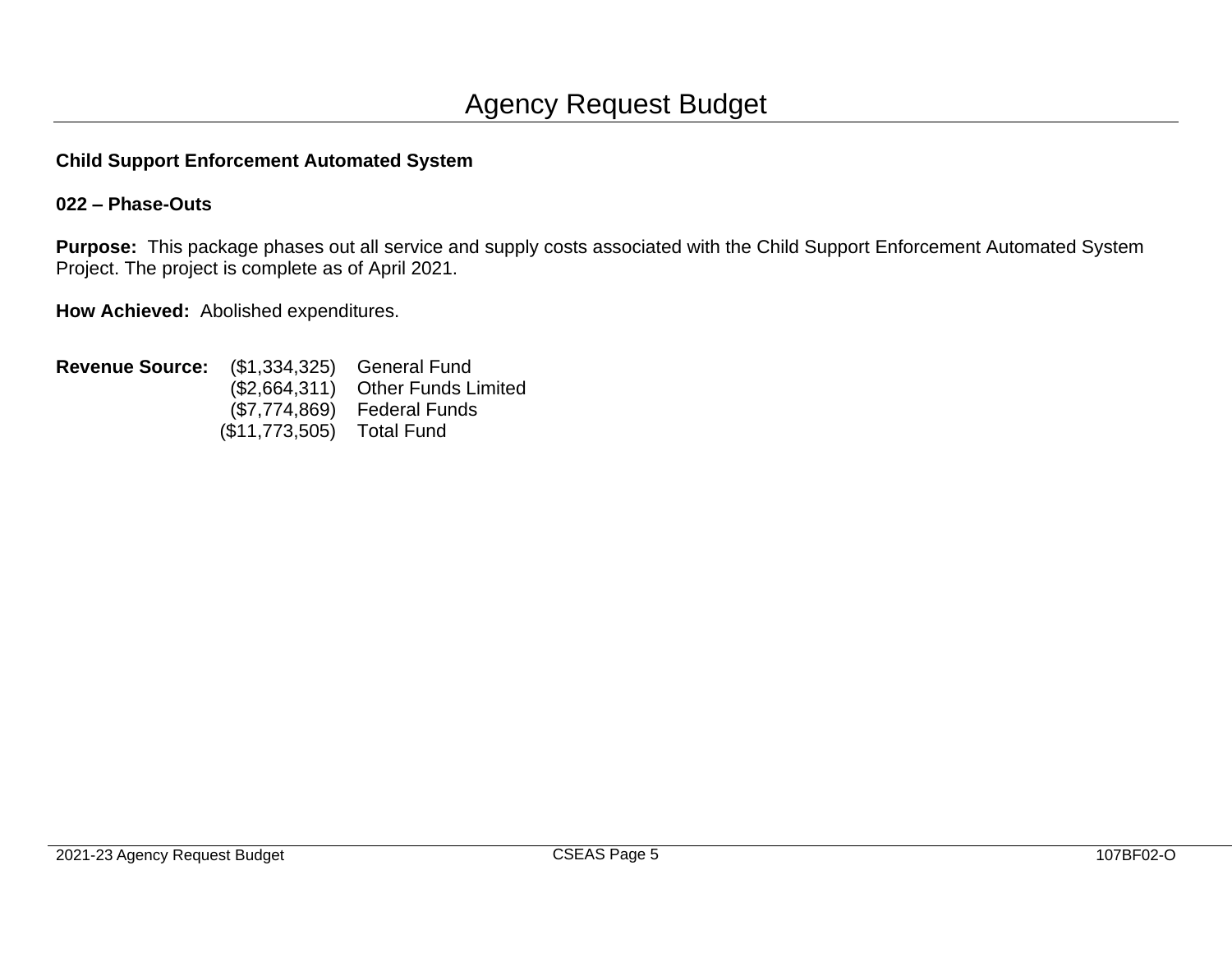## Agency Request Budget

#### ESSENTIAL AND POLICY PACKAGE FISCAL IMPACT SUMMARY

Justice, Dept of Pkg: 022 - Phase-out Pgm & One-time Costs Cross Reference Name: Child Support Enforcement Automated System Cross Reference Number: 13700-161-00-00-00000

| <b>Description</b>                   | General Fund   | Lottery Funds | Other Funds    | Federal Funds  | Nonlimited Other<br>Funds | Nonlimited Federal<br>Funds                                                                                                                                                                                                                                                                                                                                           | All Funds       |
|--------------------------------------|----------------|---------------|----------------|----------------|---------------------------|-----------------------------------------------------------------------------------------------------------------------------------------------------------------------------------------------------------------------------------------------------------------------------------------------------------------------------------------------------------------------|-----------------|
| <b>Revenues</b>                      |                |               |                |                |                           |                                                                                                                                                                                                                                                                                                                                                                       |                 |
| General Fund Appropriation           | (1, 334, 325)  | $\sim$        |                |                |                           | ÷                                                                                                                                                                                                                                                                                                                                                                     | (1,334,325)     |
| General Fund Obligation Bonds        |                | $\sim$        | (2,664,311)    |                |                           | ×.                                                                                                                                                                                                                                                                                                                                                                    | (2,664,311)     |
| Federal Funds                        |                |               |                | (7.774.869)    |                           | $\sim$<br>$\sim$                                                                                                                                                                                                                                                                                                                                                      | (7.774, 869)    |
| <b>Total Revenues</b>                | (51, 334, 325) | ٠             | (52, 664, 311) | (57, 774, 869) |                           | $\sim$<br>$\sim$                                                                                                                                                                                                                                                                                                                                                      | (511, 773, 505) |
| <b>Services &amp; Supplies</b>       |                |               |                |                |                           |                                                                                                                                                                                                                                                                                                                                                                       |                 |
| Instate Travel                       | (75)           | $\sim$        | (907)          | (1.907)        |                           | $\alpha$ .<br>$\sim$                                                                                                                                                                                                                                                                                                                                                  | (2,889)         |
| Telecommunications                   | (151)          | $\sim$        | (1, 813)       | (3.814)        |                           | $\sim$<br>$\alpha$ .                                                                                                                                                                                                                                                                                                                                                  | (5,778)         |
| Professional Services                | (1,324,064)    | $\sim$        | (2.547.242)    | (7.514.886)    |                           | $\sim$<br>$\frac{1}{2} \sum_{i=1}^n \frac{1}{2} \sum_{j=1}^n \frac{1}{2} \sum_{j=1}^n \frac{1}{2} \sum_{j=1}^n \frac{1}{2} \sum_{j=1}^n \frac{1}{2} \sum_{j=1}^n \frac{1}{2} \sum_{j=1}^n \frac{1}{2} \sum_{j=1}^n \frac{1}{2} \sum_{j=1}^n \frac{1}{2} \sum_{j=1}^n \frac{1}{2} \sum_{j=1}^n \frac{1}{2} \sum_{j=1}^n \frac{1}{2} \sum_{j=1}^n \frac{1}{2} \sum_{j=$ | (11, 386, 192)  |
| Other Services and Supplies          | (10.035)       | $\sim$        | (114.349)      | (254.262)      |                           | $\sim$<br>$\sim$                                                                                                                                                                                                                                                                                                                                                      | (378, 646)      |
| <b>Total Services &amp; Supplies</b> | (\$1,334,325)  | ۰             | (52, 664, 311) | (57, 774, 869) | ×<br>$\sim$               |                                                                                                                                                                                                                                                                                                                                                                       | (511, 773, 505) |
| <b>Total Expenditures</b>            |                |               |                |                |                           |                                                                                                                                                                                                                                                                                                                                                                       |                 |
| <b>Total Expenditures</b>            | (1,334,325)    | $\sim$        | (2.664, 311)   | (7.774, 869)   |                           | $\sim$<br>$\sim$                                                                                                                                                                                                                                                                                                                                                      | (11, 773, 505)  |
| <b>Total Expenditures</b>            | (51, 334, 325) | ٠             | (52, 664, 311) | (57, 774, 869) |                           | $\alpha$ .<br>$\blacksquare$                                                                                                                                                                                                                                                                                                                                          | (511, 773, 505) |
| <b>Ending Balance</b>                |                |               |                |                |                           |                                                                                                                                                                                                                                                                                                                                                                       |                 |
| Ending Balance                       | $\alpha$       | ÷             | $\alpha$ .     | ç              |                           | $\sim$<br>$\sim$                                                                                                                                                                                                                                                                                                                                                      |                 |
| <b>Total Ending Balance</b>          | ۰              | ٠             | ¥              | $\blacksquare$ |                           | ÷.<br>$\sim$                                                                                                                                                                                                                                                                                                                                                          | $\bullet$       |

**Agency Request** 2021-23 Biennium

Governor's Budget Page

**Legislatively Adopted** Essential and Policy Package Fiscal Impact Summary - BPR013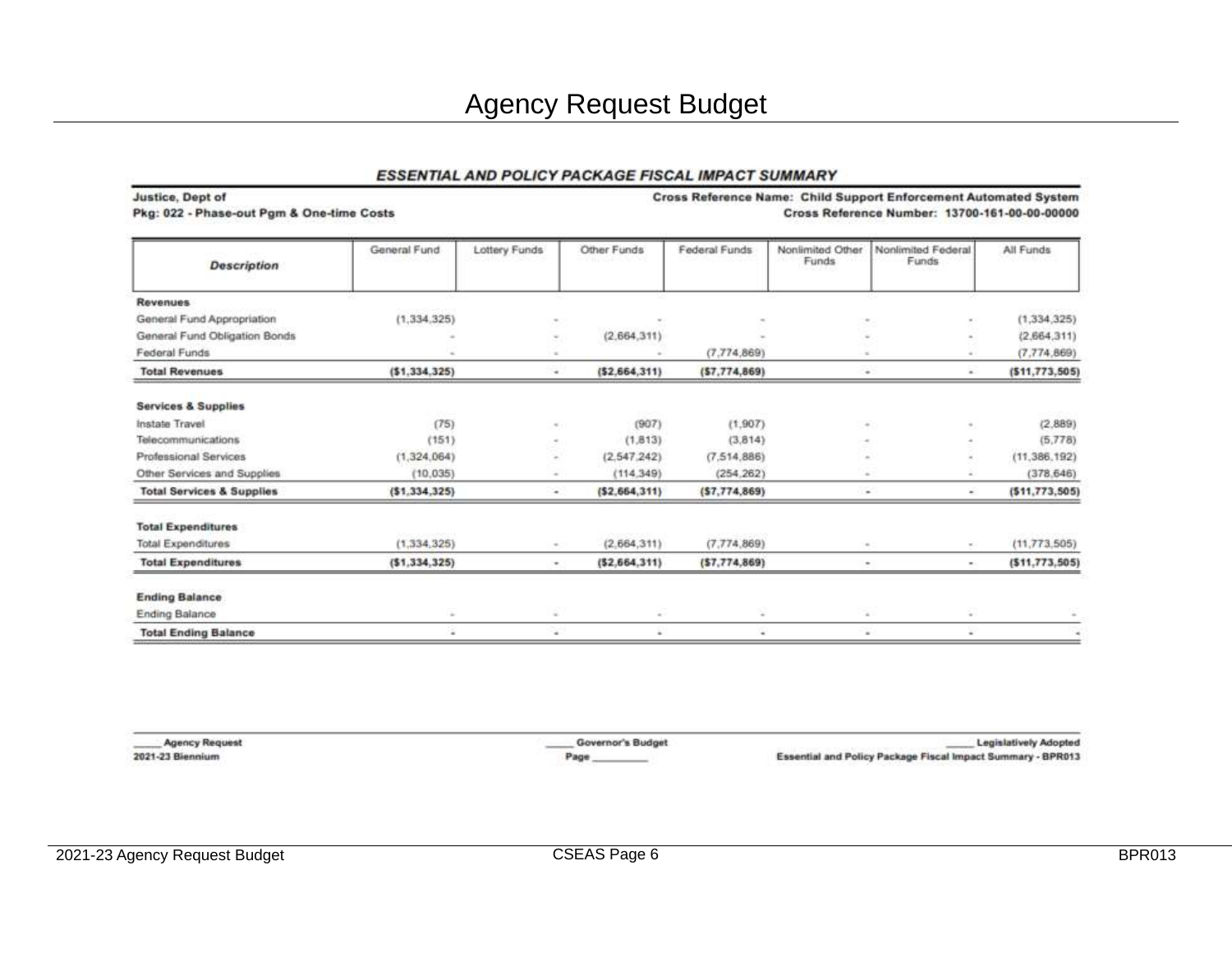## DETAIL OF LOTTERY FUNDS, OTHER FUNDS, AND FEDERAL FUNDS REVENUE

|                                           |        | <b>ORBITS</b>       |    | 2019-21         |   | 2021-23       |   |                                 |   |         |  |            |  |               |  |
|-------------------------------------------|--------|---------------------|----|-----------------|---|---------------|---|---------------------------------|---|---------|--|------------|--|---------------|--|
|                                           |        |                     |    |                 |   | Legislatively |   | 2019-21                         |   | Agency  |  | Governor's |  | Legislatively |  |
| Source                                    | Fund I | <b>Revenue Acct</b> |    | 2017-19 Actuals |   | Approved      |   | Estimated                       |   | Request |  | Budget     |  | Adopted       |  |
|                                           |        | 0355,0555,          |    |                 |   |               |   |                                 |   |         |  |            |  |               |  |
| Child Support - Other Funds Ltd           | 3400   | 0605,0980           | \$ | 21,015,487      | S | 3,687,823     | s | 3,687,823                       |   |         |  |            |  |               |  |
|                                           |        |                     |    |                 |   |               |   |                                 |   |         |  |            |  |               |  |
| Child Support - Federal Funds Ltd         | 6400   | 0995                | \$ | 32,235,206      | S |               |   | 11,307,249   \$ 11,307,249   \$ |   |         |  |            |  |               |  |
| Misc. Transfers In/(Out) - Other          | 3400   |                     |    |                 |   |               |   |                                 |   |         |  |            |  |               |  |
| <b>Funds Ltd</b>                          |        |                     |    |                 |   |               |   |                                 |   |         |  |            |  |               |  |
|                                           |        |                     |    |                 |   |               |   |                                 |   |         |  |            |  |               |  |
| Total Other Funds Ltd <sup>7</sup> 3400   |        |                     | \$ | 21,015,487      | S | 3,687,823     | S | 3,687,823                       | S |         |  |            |  |               |  |
| Total Federal Funds Ltd <sup>[6400]</sup> |        |                     | S  | 32,235,206      |   | 11,307,249    |   | \$11,307,249                    |   |         |  |            |  |               |  |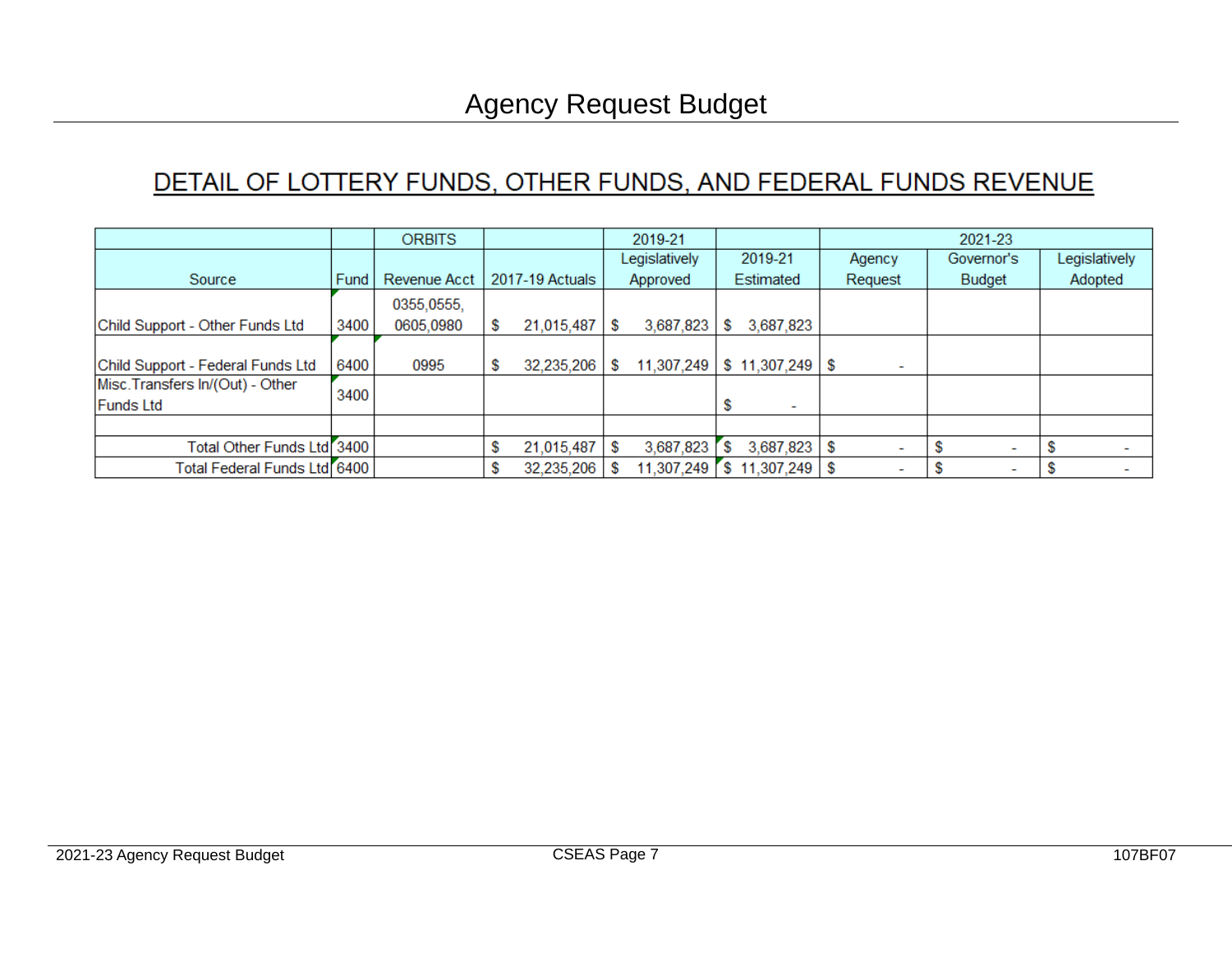#### DETAIL OF LOTTERY FUNDS, OTHER FUNDS, AND FEDERAL FUNDS REVENUE

| Justice, Dept of<br>Agency Number: 13700<br>2021-23 Biennium<br>Cross Reference Number: 13700-161-00-00-00000 |                 |                                      |                                       |                                         |                                  |                                       |  |  |
|---------------------------------------------------------------------------------------------------------------|-----------------|--------------------------------------|---------------------------------------|-----------------------------------------|----------------------------------|---------------------------------------|--|--|
| Source                                                                                                        | 2017-19 Actuals | 2019-21 Leg<br><b>Adopted Budget</b> | 2019-21 Leg<br><b>Approved Budget</b> | 2021-23 Agency<br><b>Request Budget</b> | $2021 - 23$<br>Governor's Budget | 2021-23 Leg.<br><b>Adopted Budget</b> |  |  |
| Other Funds                                                                                                   |                 |                                      |                                       |                                         |                                  |                                       |  |  |
| Federal Revenues                                                                                              | 2,013,720       |                                      |                                       |                                         |                                  |                                       |  |  |
| General Fund Obligation Bonds                                                                                 | 16,980,000      | 3,687,823                            | 3.687.823                             |                                         |                                  |                                       |  |  |
| Interest Income                                                                                               | 282,274         |                                      |                                       |                                         |                                  | $\sim$                                |  |  |
| Other Revenues                                                                                                | 1,739,493       |                                      |                                       |                                         |                                  |                                       |  |  |
| <b>Total Other Funds</b>                                                                                      | \$21,015,487    | \$3,687,823                          | \$3,687,823                           |                                         |                                  |                                       |  |  |
| <b>Federal Funds</b>                                                                                          |                 |                                      |                                       |                                         |                                  |                                       |  |  |
| Federal Funds                                                                                                 | 32.235.206      | 11,307,249                           | 11.307.249                            |                                         |                                  |                                       |  |  |
| <b>Total Federal Funds</b>                                                                                    | \$32,235,206    | \$11,307,249                         | \$11,307,249                          |                                         |                                  |                                       |  |  |

**Agency Request** 2021-23 Biennium

Governor's Budget Page

**Legislatively Adopted** Detail of LF, OF, and FF Revenues - BPR012